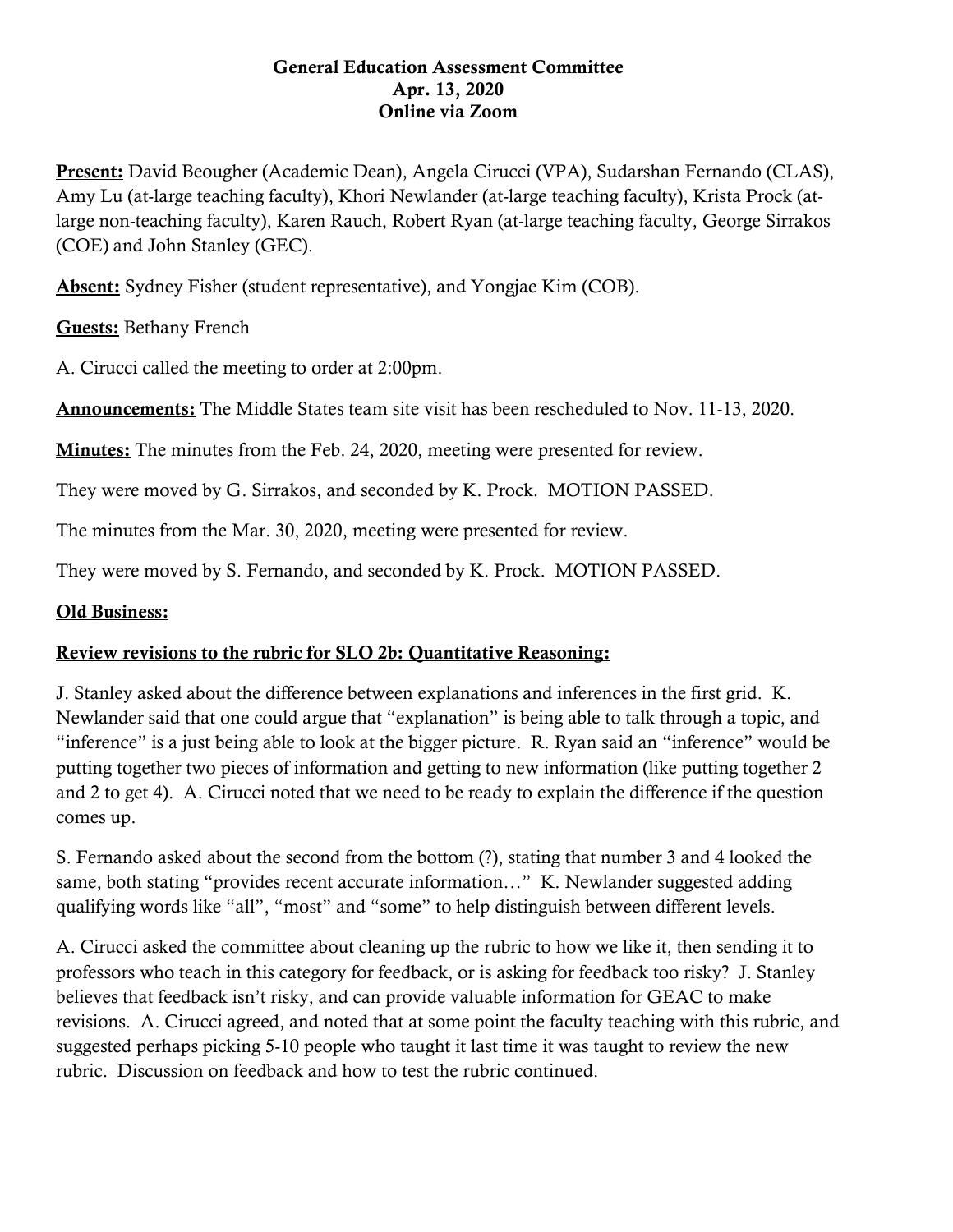A. Cirucci stated that Revision 1 should work well, and asked for the committee to test the rubric by applying it to work samples prior to the next meeting. D. Beougher suggested also testing against the work samples that did not work well under the previous version of the rubric to see if it's more inclusive of the work products being used.

K. Newlander also noted that the AAC&U rubrics included a column that explained terminology, and asked if it would be useful to include a column like that in KU's rubric. Discussion ensued. A. Cirucci stated she would review all the rubrics to see if including an extra column is possible, and the committee will discuss it at the next meeting. G. Sirrakos shared that AAC&U is offering a training on scoring with a rubric, and sent a link to the committee.

The overall revision looks good and is much less negative in tone than before, with a goal for revision being to clarify, not change, the expectations for general education.

Spring 2020 assessment update: A. Cirucci has emailed all the faculty that have not yet submitted, and reminded them that the due date for submission is one week after grades are due. She has been emphasizing flexibility and willingness of GEAC to work with the faculty considering the ongoing situation. Most people are good, and only one has responded negatively. K. Prock noted that the Office of Assessment is still receiving submissions every day, and that the response is better than she expected.

A. Cirucci stated that doing a sample size has made the assessment process feel less daunting. K. Prock noted that the work products will not be analyzed until fall starts, and GEAC may move toward faculty conducting rating on their own students/courses.

# New Business:

Assessment of SLO 8: Assessment of SLO 8 is planned to be done in Spring 2020 by utilizing a transcript audit that analyzes transcripts by prefix. This would be used to see how many different general education courses students are taking. K. Prock spoke to Natalie Cartwright in Institutional Research who told her the program cannot delineate which major prefix courses are taken by the student for GE credit versus major program credit. A. Cirucci asked if that was taken into consideration when the SLO and new Gen Ed program were created? If so, that shouldn't be a problem. K. Prock noted that the timing means that the assessment should also capture students who are in their fourth semester of the current Gen Ed model, showing what variety of courses students are taking through the Gen Ed program.

D. Beougher spoke to Ted Witryk, Registrar, about this audit, and said that GEAC needs to determine which populations to look at. Does the committee want to include spring 2020 graduates, or graduates from Spring/Fall 2019 in this audit? D. Beougher noted that GEAC could do either, as those who applied for graduation, actual graduates or past graduates, since the goal is to assess the breadth of GE courses being taken by students.

S. Fernando asked whether majors can or can't use courses with their major prefix for GE credit? A. Cirucci confirmed they cannot, but that only applies to the first listed major on their transcript,